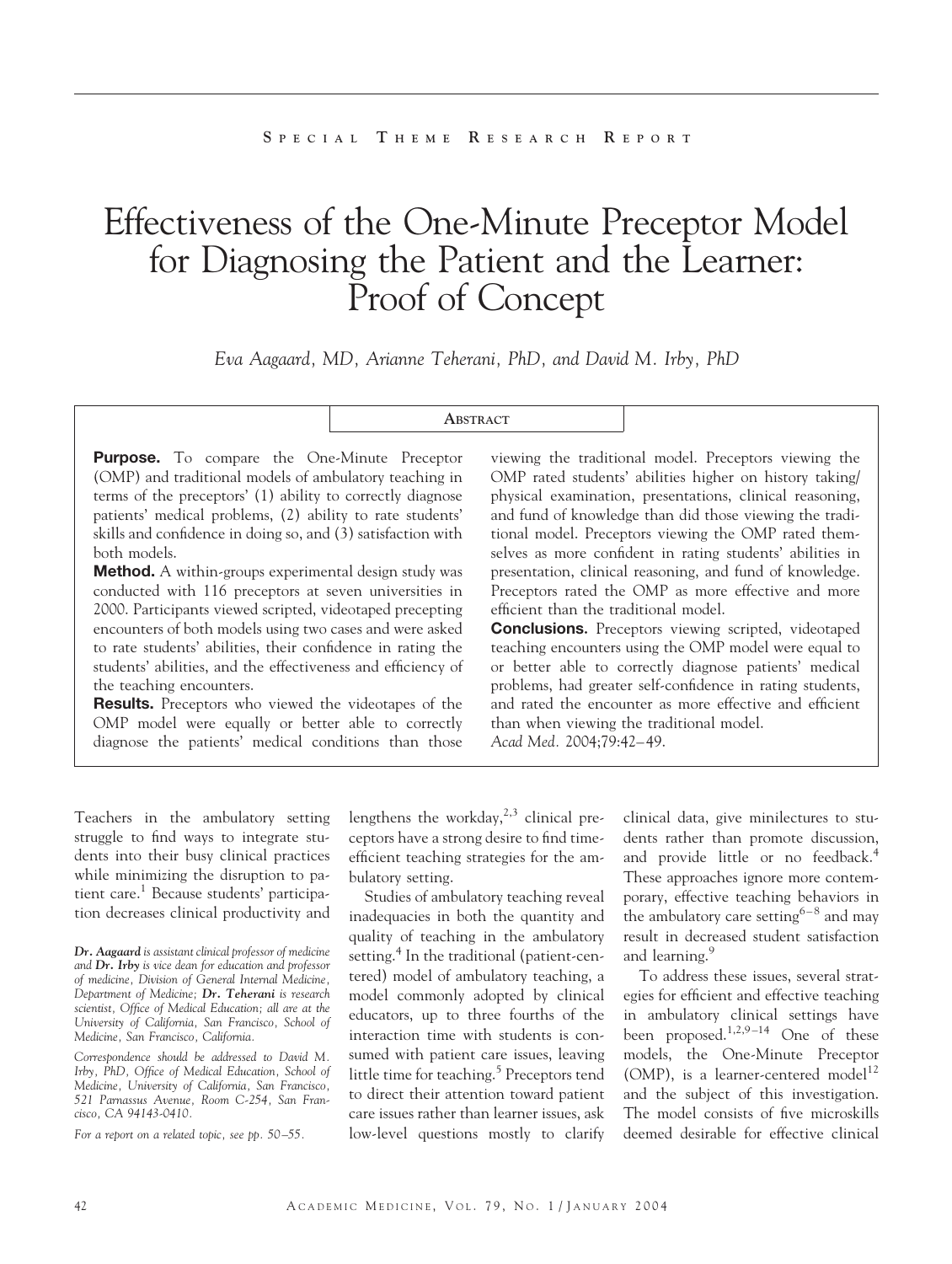teaching: (1) get a commitment from the learner about what he or she thinks is going on with the patient, (2) probe for underlying reasoning, (3) teach general rules, (4) provide positive feedback, and (5) correct errors. The model focuses the teaching encounter on the learner's reasoning while also providing patient care. In so doing, the preceptor gains a better understanding of the learner's knowledge, reasoning, and learning needs while still providing appropriate patient care. The model's name reflects its time efficiency.

In the traditional precepting model, the case presentation and discussion has three components: (1) case presentation by the learner that takes half of the time, (2) inquiry by the preceptor regarding patient data that consumes one quarter of the time, and (3) discussion of the case and plan for patient care that uses the remaining time. $5$  The learning encounters range from three to six minutes in length and typically contain little teaching and virtually no feedback.<sup>4</sup> In the traditional model, the inquiry phase is diagnosis driven and gathers information the preceptor needs to correctly diagnose the patient's condition. For example, "Has the patient ever had pain like that before? What is the patient's oxygen saturation?" The teacher functions as an expert consultant, generally focusing on areas missed by the student and/or on the preceptor's plan for the patient, not on teaching. In the traditional model, little is discovered about the learner's understanding of the patient's problem.

In the OMP, the inquiry and discussion phases are learner focused. In the inquiry phase, the OMP elicits the learner's understanding of the case by asking open-ended "what" types of questions. For example, "What do you think is going on with this patient? What were the major findings that led to your diagnosis or decision? What else did you consider?" Based upon this information, the preceptor is better able to diagnose the patient and the learner's understanding of the case, make a targeted teaching point, and provide positive and corrective feedback.

The OMP is based on principles of learning and has gained acceptance in the literature as an effective teaching strategy in the ambulatory setting.<sup>2,15</sup> Although the model is conceptually sound, it remains largely untested. Evaluation of the model has been primarily limited to opinion surveys of preceptors being trained to use the model who found the model to be helpful to them as clinical teachers.<sup>12</sup> One study by Furney and colleagues<sup>16</sup> demonstrated that training residents to use the model modestly improved students' ratings of residents' teaching in the inpatient setting. No studies have assessed the effectiveness of the model to enhance learning in the ambulatory setting.

The objectives of this study were to compare the effectiveness of the OMP with that of the traditional precepting model in terms of the preceptors': ability to correctly diagnose patients' medical problems, ability to rate students' skills and confidence in doing so, and satisfaction with both models.

#### **METHOD**

#### **Design**

To compare the effectiveness of the OMP model of ambulatory care precepting with that of the traditional precepting model, a within-groups experimental design was completed in 2000. Faculty members at seven universities were asked to observe a stop-action videotape containing two reenacted precepting encounters. Each videotape contained two cases (Case 1, pneumothorax; Case 2, hiatal hernia and gastroesophageal reflux) and two precepting models. During the viewing of each precepting encounter, faculty were asked to rate the student's abilities, their confidence in rating the student's abilities, and the effectiveness and efficiency of the teaching encounter twice during each case. The study received approval from the Institutional Review Board of the University of California, San Francisco.

To develop the videotaped encounters, we selected two standardized cases that had been used for years as a component of a medical student clerkship on history taking and physical examination at the University of California, San Francisco, School of Medicine. The cases were chosen because they represented a focused diagnostic dilemma and were appropriate for third-year students. Two third-year students were videotaped, as they were precepted twice using both models, in response to seeing the standardized patients. The videotapes were then transcribed and used to create two teaching scripts for each case, one using the OMP model and one using the traditional model. Using these scripts, the preceptor (EA) and two new third-year students, who served as actors, were videotaped.

The scripts standardized the information presented thereby reducing confounding variables. Every attempt was made to hold all information constant except for the particular differences between the traditional and OMP models. The preceptor was the same in all four videotapes (EA) and the initial patient presentation was identical for each case regardless of model. Although two students were used, the same student was used in both teaching models of the same case. The only variation in the scripts was the method by which the preceptor questioned the student and, therefore, the answers the student gave. The information provided about the patient was kept constant across both teaching encounters; only the way it was obtained was different. Furthermore, the teaching points provided by the preceptor in each case were similar regardless of model used, and the duration of the entire encounter was the same for both models of the same case.

For Case 1 (pneumothorax), the student describes a 34-year-old woman with no significant medical history who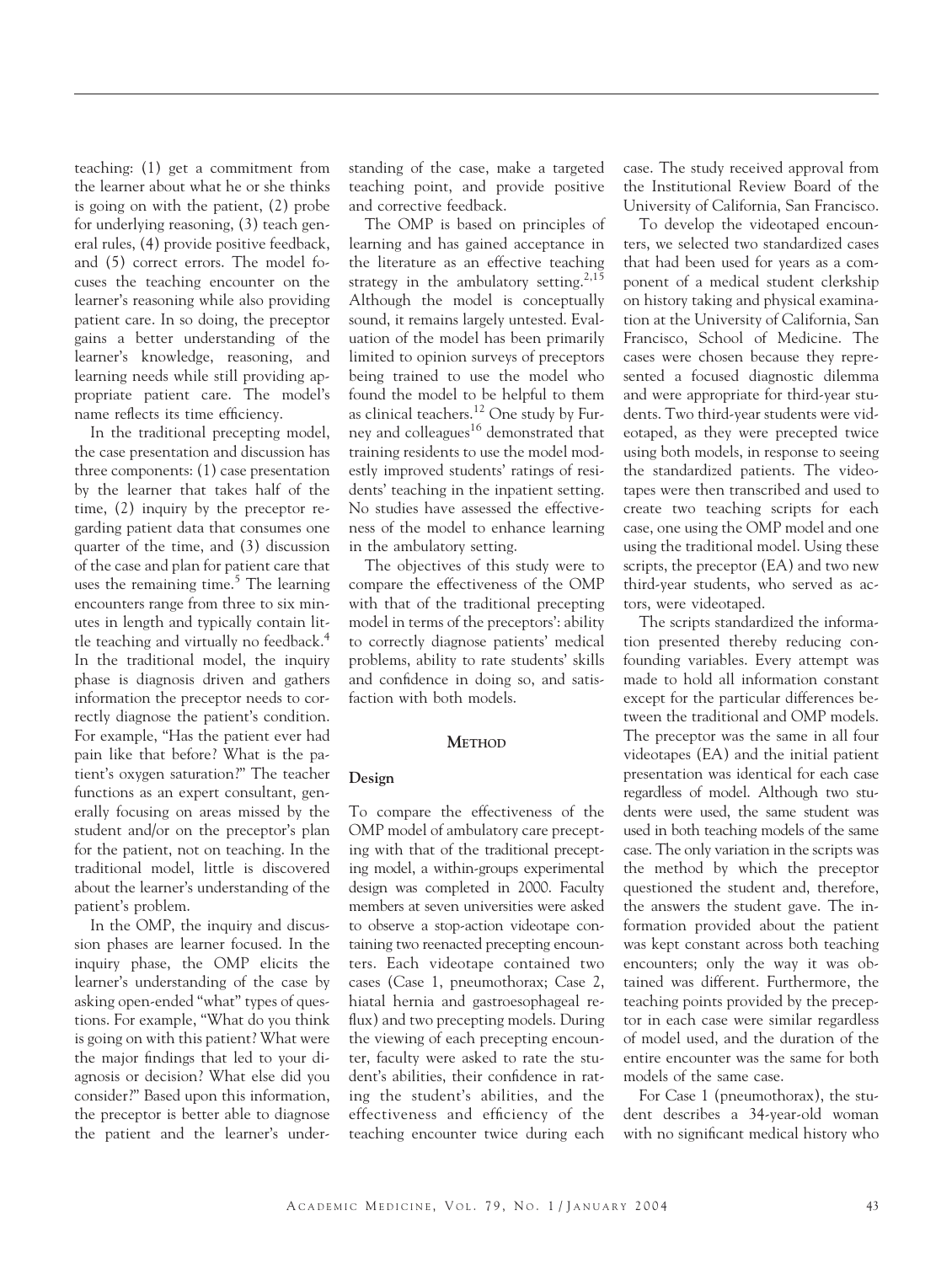| Videotape    | Order (Case–Precepting Model) |                             |  |  |  |
|--------------|-------------------------------|-----------------------------|--|--|--|
| 0ne          | Case 1-Traditional            | Case 2-One-Minute Preceptor |  |  |  |
| Two          | Case 2-One-Minute Preceptor   | Case 1-Traditional          |  |  |  |
| <b>Three</b> | Case 2-Traditional            | Case 1-One-Minute Preceptor |  |  |  |
| Four         | Case 1-One-Minute Preceptor   | Case 2-Traditional          |  |  |  |

presents with the sudden onset of pleuritic, right upper quadrant/ lower chest pain of two hours duration that occurred while playing with her children. A cough has since developed. She reports no medical history, is taking no medicines, and has no allergies. She has smoked a half pack of cigarettes per day for the last ten years. On physical examination, she is afebrile, with a blood pressure of 120/85, heart rate of 100, and a respiratory rate of 20. Findings of the heart examination are normal. Her left lung is clear to auscultation; the right side has decreased breath sounds throughout. Abdomen has good bowel sounds, is soft, nontender, and nondistended. In both teaching models, the student incorrectly believes the diagnosis is gallstones. In the inquiry and discussion phases, in the traditional model, the preceptor asks questions about lung symptoms, risk factors for deep venous thrombosis and pulmonary embolism, and then explains why pneumothorax is the likely diagnosis and that a chest x-ray is in order. The preceptor never questions the student about differential diagnosis or the student's plan for workup. In the OMP model, the student thinks the diagnosis is gallstones because of the patient's age and pain location. Through questioning, the preceptor gets the student to name a differential diagnosis that includes kidney stones, cardiac disease, and ultimately lung disease. The preceptor then discusses why a lung process may be

likely based on the history and physical examination findings (with pulmonary embolism and pneumothorax being the most likely), and through questioning elicits that a chest x-ray is the next step. The preceptor ends by giving feedback and correcting mistakes.

In Case 2 (hiatal hernia and gastroesophageal reflux), the student describes a 40-year-old man with a medical history significant for heartburn, who presents with sudden onset of burning and sharp substernal chest pain of two hours duration on the evening before his visit. The pain improved with sitting up or taking deep breaths. The patient tried Pepto-Bismol, aspirin, and water, none of which helped. He denies any shortness of breath, nausea, or vomiting. The patient takes no medications. He has a significant social stressor in that he is currently undergoing a divorce with a custody battle over his children. He smokes and drinks about six alcoholic drinks per week. On physical examination, his vital signs are described as stable. The patient is obese with poorly auscultated heart sounds. The findings of the remainder of his examination are within normal limits. During the inquiry and discussion phase of the traditional model, the preceptor asks the student if the patient has each of the cardiac risk factors, then teaches the student about the differential diagnosis (including gastrointestinal, cardiac, and psychiatric diseases) and the risk factors the patient has for each one and the appropriate

workup. The preceptor never asks the student what he or she believes the diagnosis to be. In the OMP model, the preceptor asks the student what he or she thinks the likely diagnosis is. The student correctly states that the likely cause is gastrointestinal disease and why. The student also considered cardiac causes, but feels it is unlikely based on the history and suggests electrocardiography to be sure. Furthermore, the student also has considered psychiatric illness as a cause. The preceptor provides positive feedback, adds the diagnosis of hiatal hernia, and discusses risk factors for a gastrointestinal etiology of the patient's pain.

Four separate videos were created to vary case order and teaching model order (see Table 1) to control for possible confounders. Videotapes were stopped four times, two times for each case, so participants could successively complete each segment of the questionnaire. Stop 1 was at the end of the students' case presentations, which were identical regardless of model. Participants were asked to rate the students' skills in history taking/physical examination, presentation, clinical reasoning, and fund of knowledge, and to rate their own confidence in rating the aforementioned skills. Ratings were based on a five-point Likert scale. The student abilities scale was  $1 =$  poor through  $5 =$ excellent, and the confidence scale was  $1 =$  not at all confident through  $5 =$ very confident. Faculty were also asked to identify the two most likely diagnoses and what two teaching points the students might have benefited from at that particular point in the videotape. Stop 2 for each case was after the inquiry and discussion phases of the encounters were completed. During Stop 2, faculty responded to the same set of questions as in Stop 1 and also rated the effectiveness and efficiency of the teaching encounter, again using a five-point Likert scale  $(1 = not at all effective/efficient,$  $5 =$  very effective/efficient). At the end of the videotape, participants were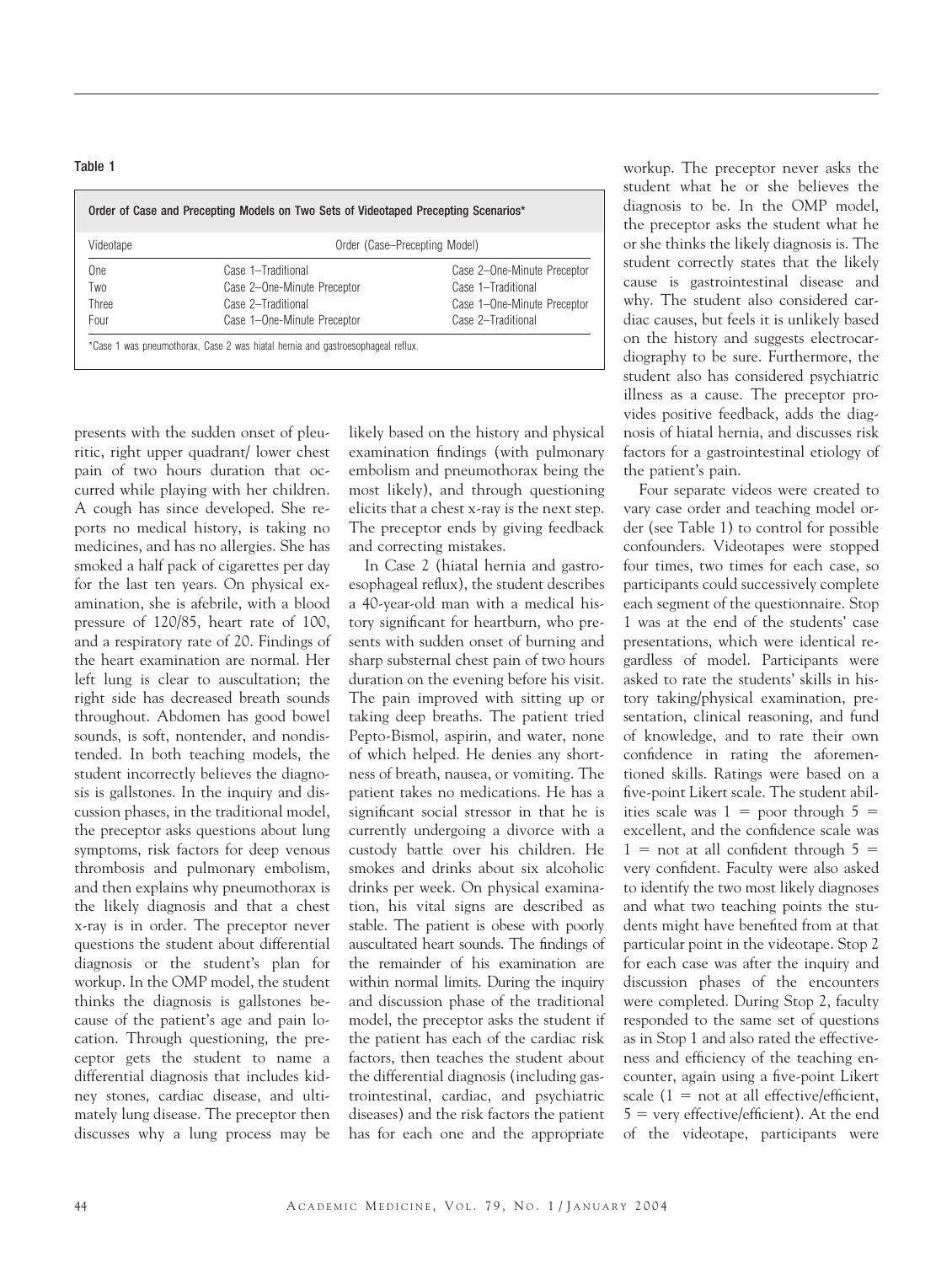#### Table 2

Demographic Characteristics of 116 Preceptors Rating Videotaped Precepting Scenarios

| Characteristic                                                   | No. (%) |
|------------------------------------------------------------------|---------|
| Gender                                                           |         |
| Male                                                             | 73 (63) |
| Female                                                           | 43 (37) |
| Institutional Affiliation                                        |         |
| University of North Carolina at Chapel Hill School of Medicine   | 28(24)  |
| University of California, San Francisco, School of Medicine      | 22(19)  |
| University of Wisconsin Medical School                           | 18(15)  |
| University of Texas Medical School at San Antonio                | 17(15)  |
| University of Washington School of Medicine                      | 11(9)   |
| Harvard Medical School                                           | 10(9)   |
| Keck School of Medicine of the University of Southern California | 10(9)   |
| Departmental affiliation                                         |         |
| Internal medicine                                                | 64 (55) |
| Family medicine                                                  | 33(28)  |
| Pediatrics                                                       | 5(4)    |
| Psychiatry                                                       | 3(3)    |
| Other                                                            | 11(10)  |
| Academic rank                                                    |         |
| Instructor                                                       | 19(16)  |
| Assistant professor                                              | 39(34)  |
| Associate professor                                              | 15(13)  |
| Professor                                                        | 11(9)   |
| Resident                                                         | 17(15)  |
| Fellow                                                           | 12(10)  |
| <b>Other</b>                                                     | 3(3)    |
| Location of precepting                                           |         |
| University clinic/office                                         | 48 (41) |
| Community clinic/office                                          | 36(31)  |
| Inpatient care                                                   | 15(13)  |
| <b>Both</b>                                                      | 7(6)    |
| County clinics                                                   | 1(1)    |
| VA clinic                                                        | 2(2)    |
| Other                                                            | 7(6)    |
| Attended faculty development on teaching in ambulatory setting   | 73 (63) |
| Previous exposure to OMP model                                   | 41(35)  |
| Used OMP model in own teaching                                   | 19(16)  |
| Correctly identified three or more features of the OMP model     | 8(7)    |

asked if they had ever been exposed to the OMP, and if so, had they ever used the model in their teaching and could they name the steps in the model.

#### **Sample**

A convenience sample of participants in faculty-development fellowship programs was obtained by contacting na-

tionally recognized leaders in faculty development. Seven leaders from different universities agreed to implement the research protocol in the context of their faculty-development programs.

A total of 116 preceptors participated in the study from the following universities: University of California, San Francisco, School of Medicine (*n* = 22, 19%); Harvard Medical School (HMS)

 $(n = 10, 9\%)$ , University of North Carolina at Chapel Hill School of Medicine  $(n = 28, 24\%)$ ; Keck School of Medicine of the University of Southern California ( $n = 10, 9\%$ ); University of Texas Medical School at San Antonio  $(n = 17, 15\%)$ ; University of Washington School of Medicine  $(n = 11, 9\%)$ ; and the University of Wisconsin Medical School ( $n = 18, 15\%$ ) (see Table 2). Many of these preceptors were enrolled in faculty-development programs.

The preceptors were from departments of internal medicine (55%), family medicine (28%), pediatrics (4%), psychiatry (3%), and other (9%). Nine percent were professors, and the remaining ranks were 13% associate professors, 34% assistant professors, 16% instructors, 10% fellows, 15% residents, and 3% other. The average number of years of precepting in ambulatory settings was 5.4 with a range of zero to 25 years. Thirty-seven percent were women and 63% were men. Approximately 35% of the preceptors had been previously exposed to OMP, and 16% had used the model in their teaching. Despite being exposed to it, only 7% were able to correctly identify three or more of the OMP features, and none correctly identified all five features.

#### **Data Analyses**

The preceptors' responses to the openended question about the most likely diagnoses for the patient were compiled and coded by one author (EA) and verified by another (DI). The preceptors were asked to give the two most likely patient diagnoses. If either written response was the correct diagnosis, they were given credit for a correct diagnosis. Differences in this categorical outcome variable (preceptors' ability to identify the correct diagnoses) based on model portrayed were tested using a chi-square analysis. Analysis of the teaching points are presented in a separate article.<sup>17</sup>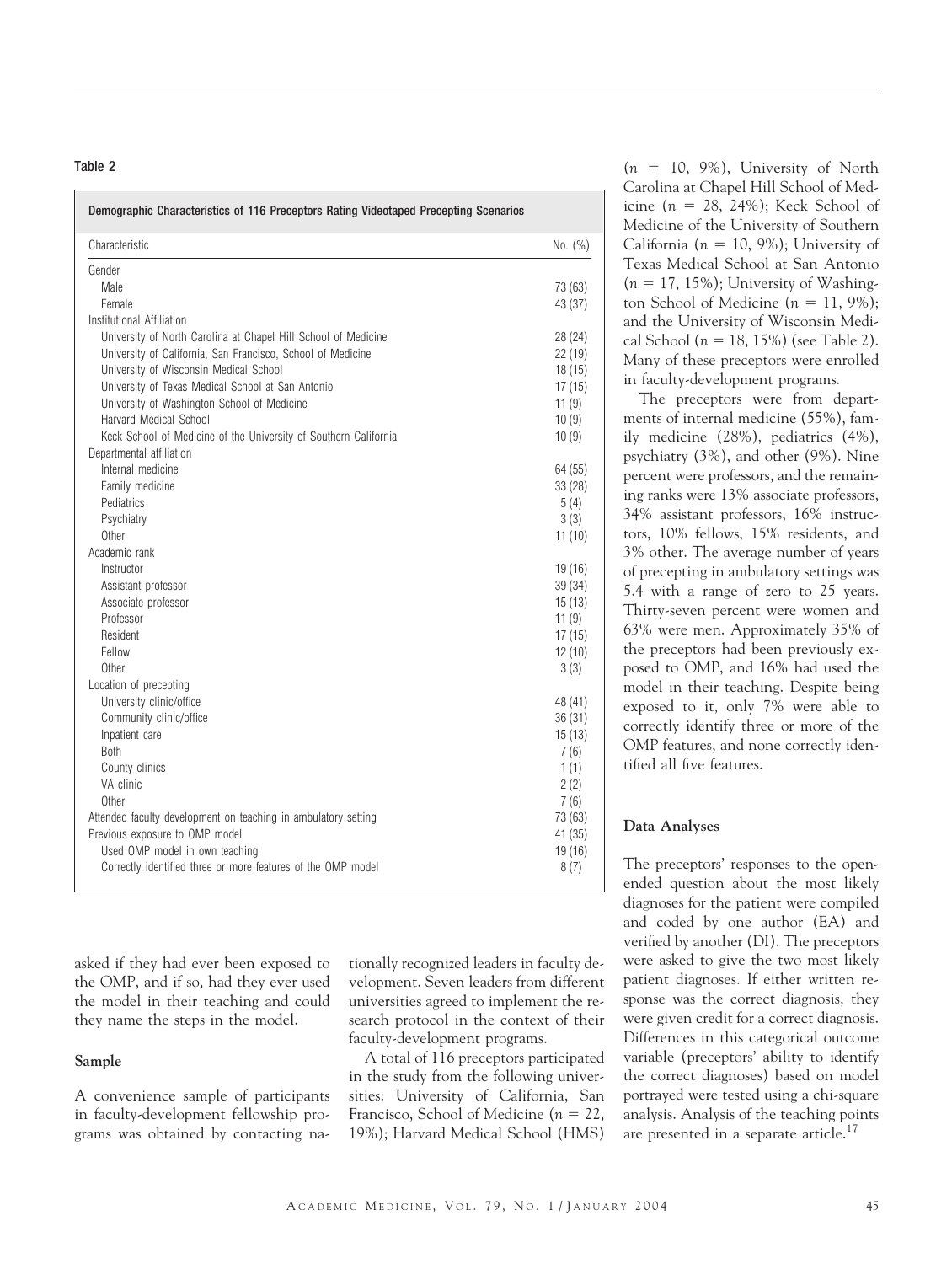#### Table 3

Effect of Teaching Model (Traditional versus One-Minute Preceptor) on 116 Preceptors' Ability to Correctly Diagnose the Problem at Two Stops of Two Sets of Videotaped Precepting Scenarios Using Chi-Square Analysis

|      |      | No. (%) of Correct Diagnosis |             |         |
|------|------|------------------------------|-------------|---------|
| Stop | Case | One-Minute Preceptor         | Traditional | p Value |
|      |      | 22(52)                       | 47 (64)     | .24     |
|      |      | 29(60)                       | 54 (73)     | .65     |
|      |      | 66 (89)                      | 34(81)      | .22     |
|      |      | 68 (92)                      | 32(76)      | .02     |

The primary research question concerned how much each preceptor's scores varied across model type. Thus, a within-subjects design repeated-measures analysis of variance (ANOVA) was used to analyze differences between the traditional and OMP models on preceptors' ratings of students' skills, their confidence in rating students' skills, and the efficiency and effectiveness of the two precepting models. Years of teaching experience and tape number

were used as covariates. The basic assumptions necessary for a repeated-measures ANOVA were met. All continuous outcome variables were normally distributed. The assumption of compound symmetry was met for all continuous outcome variables as well, and all epsilon values equaled 1.0. This required no corrections be made to epsilon values and, thus, no adjustments were made to the resulting degrees of freedom. For the pairwise comparisons in Tables 4 and 5, resulting F values, associated degrees of freedom, differences in the means and *p* values were used. To adjust the observed significance level for the multiple comparisons, the Bonferroni test was conducted.

To determine if years of teaching experience influenced ratings, a repeatedmeasures ANOVA comparing novice (up to six years of teaching experience) with experienced (seven or more years) preceptors' ratings on all items. Thirtyfour preceptors were experienced and 76 were novices.

To assess the possible effect of prior exposure to the OMP model, a repeated-measures ANOVA was conducted on the outcome measures with exposure to the OMP model as the betweensubjects factor. Forty-one preceptors reported having prior exposure and 59 reported no prior exposure to the OMP model. Twelve preceptors stated they were "not sure" if they were ever exposed to the OMP model, and their responses were considered as missing data.

#### Table 4

Mean Differences in 116 Preceptors' Ratings of Students' Abilities and Confidence to Rate Students at Two Stops of Videotapes Comparing Traditional and One-Minute Preceptor Models Using Repeated-Measures Analysis of Variance

|                                                 | Stop 1                                     |     |      |      | Stop 2                                    |       |        |     |
|-------------------------------------------------|--------------------------------------------|-----|------|------|-------------------------------------------|-------|--------|-----|
| Rating Item                                     | Mean Difference<br>$(OMP - Traditional)^*$ | mτ  | F    | р    | Mean Difference<br>$(OMP - Traditional)*$ | $\pi$ |        | D   |
| Student ability                                 |                                            |     |      |      |                                           |       |        |     |
| History taking/physical exam skills‡            | $-.09$                                     | 90  | .6   | .44  | .58                                       | 97    | 31.36  | .00 |
| Presentation skills                             | $-.18$                                     | 108 | 3.00 | .09  | .27                                       | 105   | 8.75   | .00 |
| Clinical reasoning skills                       | .07                                        | 15  | .12  | .74  | 1.00                                      | 70    | 51.75  | .00 |
| Fund of knowledge in subject matter of the case | .00                                        | 19  | .00  | 1.00 | .89                                       | 66    | 51.24  | .00 |
| Confidence to rate students'                    |                                            |     |      |      |                                           |       |        |     |
| History taking/physical exam skills             | .03                                        | 102 | .13  | .72  | .18                                       | 109   | 3.48   | .07 |
| Presentation skills                             | $-.22$                                     | 109 | 5.28 | .02  | .27                                       | 109   | 8.58   | .00 |
| Clinical reasoning skills                       | $-.04$                                     | 68  | .21  | .65  | 1.11                                      | 105   | 84.00  | .00 |
| Fund of knowledge in subject matter of the case | $-.03$                                     |     | .09  | .76  | 1.12                                      | 104   | 102.05 | .00 |

\*Preceptors used a five-point Likert scale for student ability and confidence ratings.

†If preceptors responded to an item with "unable to rate," it was treated as missing data—thus accounting for the small numbers in several cells of this table.  $#For all variables df = 1.$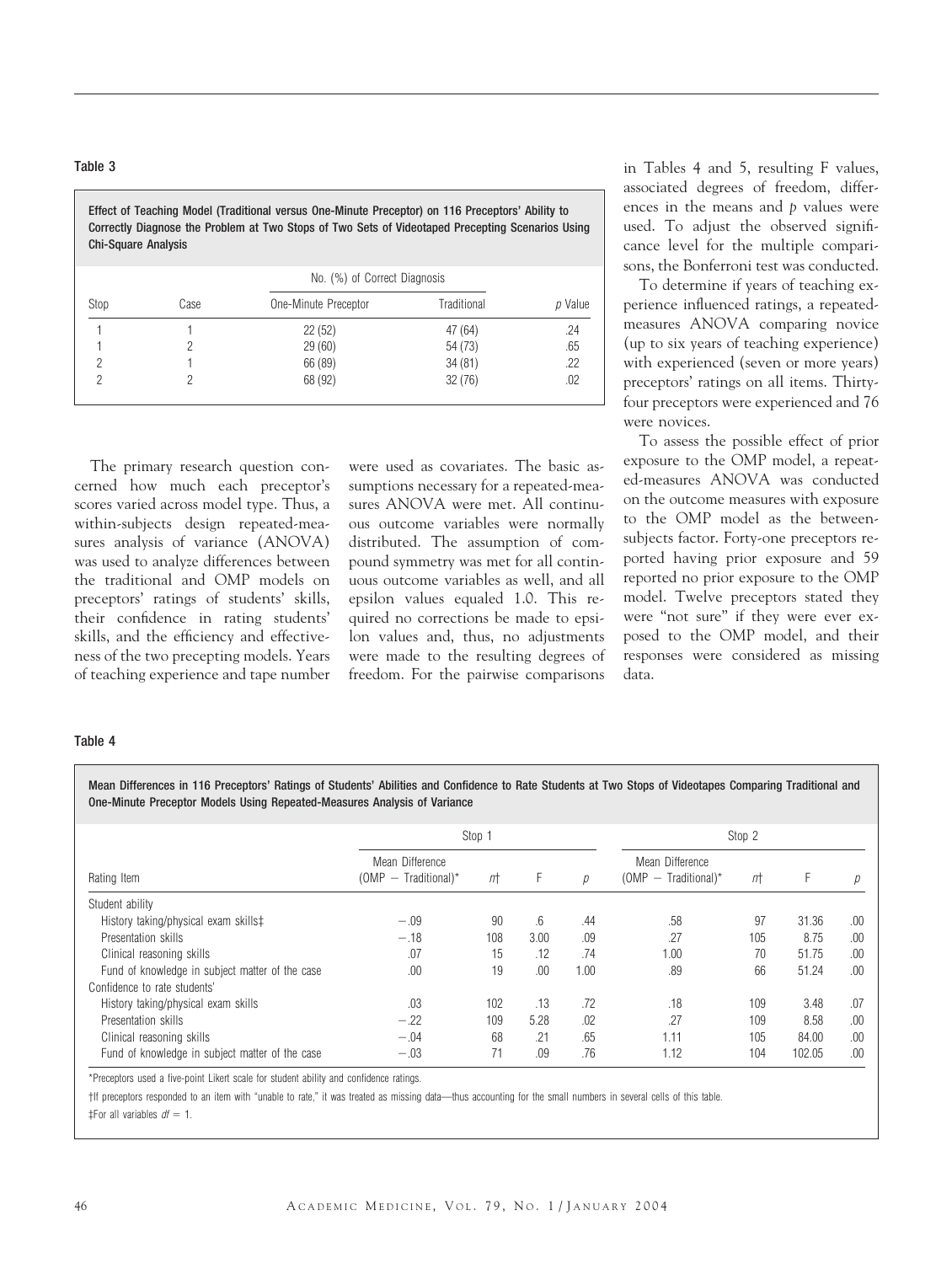#### Table 5

Mean Differences in 116 Preceptors' Ratings of Effectiveness and Efficiency of Two Sets of Videotaped Precepting Scenarios (Traditional and One-Minute Preceptor Models) Using Repeated-Measures Analysis of Variance

|                      | Mean Difference<br>$(OMP - Traditional)^*$ |     |       | αı |      |
|----------------------|--------------------------------------------|-----|-------|----|------|
| <b>Effectiveness</b> | 1 11                                       | 107 | 96.42 |    | 0.00 |
| Efficiency           | 0.73                                       | 107 | 40.82 |    | 0.00 |

Preceptors with no prior exposure to the OMP model rated all teaching encounters more highly when asked about their effectiveness  $(F = 4.07; p = .047)$ than those with prior exposure to the OMP model. However, this was due entirely to the higher ratings of the traditional teaching encounter by those without exposure to the OMP model. Both groups rated the OMP model identically and significantly higher than the traditional model.

#### **RESULTS**

#### **Diagnosis of Patient Problem**

The initial case presentations for both models were identical up to Stop 1. Therefore, we expected and found the preceptors' ability to correctly diagnose the patient's condition to be the same at Stop 1 for both models (see Table 3). At Stop 2 in Case 2 (gastroesophageal reflux disease), participants were more likely to correctly diagnose the patient if the OMP model was used than the classic model (92% versus 76%,  $p = .02$ ). No such differences were found at Stop 2 for Case 1 (pneumothorax).

#### **Ability to Rate Learners**

We expected that preceptors' ratings of students' abilities or preceptors' confidence in rating these abilities would not differ by model at Stop 1 because both presentations were identical to that point, and we anticipated differences favoring the OMP model would be seen at Stop 2. Controlling for years of experience and tape number, the repeatedmeasures ANOVA indicated no differences between the traditional and OMP models at Stop 1 on any of the items except for one, confidence in rating student's presentation skills, and all except one of the variables at Stop 2 favored the OMP model (see Table 4). At Stop 2, we found no significant differences in

preceptors' confidence in rating students' history/physical examination skills, which was expected because the preceptors did not observe the students taking the history or doing the physical examination in either model.

## **Efficiency and Effectiveness of Models**

The repeated-measures ANOVA indicated that the OMP was rated significantly more efficient and effective than the traditional teaching encounter  $(p =$ .00; see Table 5).

### **Impact of Prior Teaching Experience and Exposure to OMP on Ratings**

We found no significant differences in ratings based on preceptors' years of teaching experience (novice versus experienced).

With the exception of two items, no significant differences were found between preceptors exposed and not exposed to the OMP model. Preceptors with prior exposure to the OMP model were more likely to rate students' clinical reasoning abilities overall more highly  $(F = 8.62; p = .01)$ . Specifically, when rating students' clinical reasoning abilities during the OMP case, preceptors exposed to the OMP model rated students' clinical reasoning abilities higher than did preceptors with no prior exposure to the OMP model.

#### **DISCUSSION**

Our investigation of the OMP model of teaching provides preliminary support for claims that this model may be both an effective method of managing patient care and a more effective and efficient way of teaching in the ambulatory care setting.

By asking diagnosis-driven questions, as is done in the traditional model, one might expect the preceptor to obtain the required medical information in a more time-efficient manner and be more adept at making the correct diagnosis—something necessary in the time-constrained environment of the ambulatory setting. However, we found that preceptors were able to correctly diagnose the patient's medical condition as well (Case 1, pneumothorax) or better (Case 2, gastroesophageal reflux) when viewing the OMP model as when viewing the traditional model. The OMP model begins with open-ended questions that force the learner to reveal his or her thinking process along with patient care information. Responses to the open-ended questions may aid preceptors' pattern-recognition processes by providing more relevant connections among the facts of the case. This process may also prevent the preceptor from premature closure on a diagnosis, thus enabling him or her to obtain a more complete picture of the patient's medical history and physical examination findings.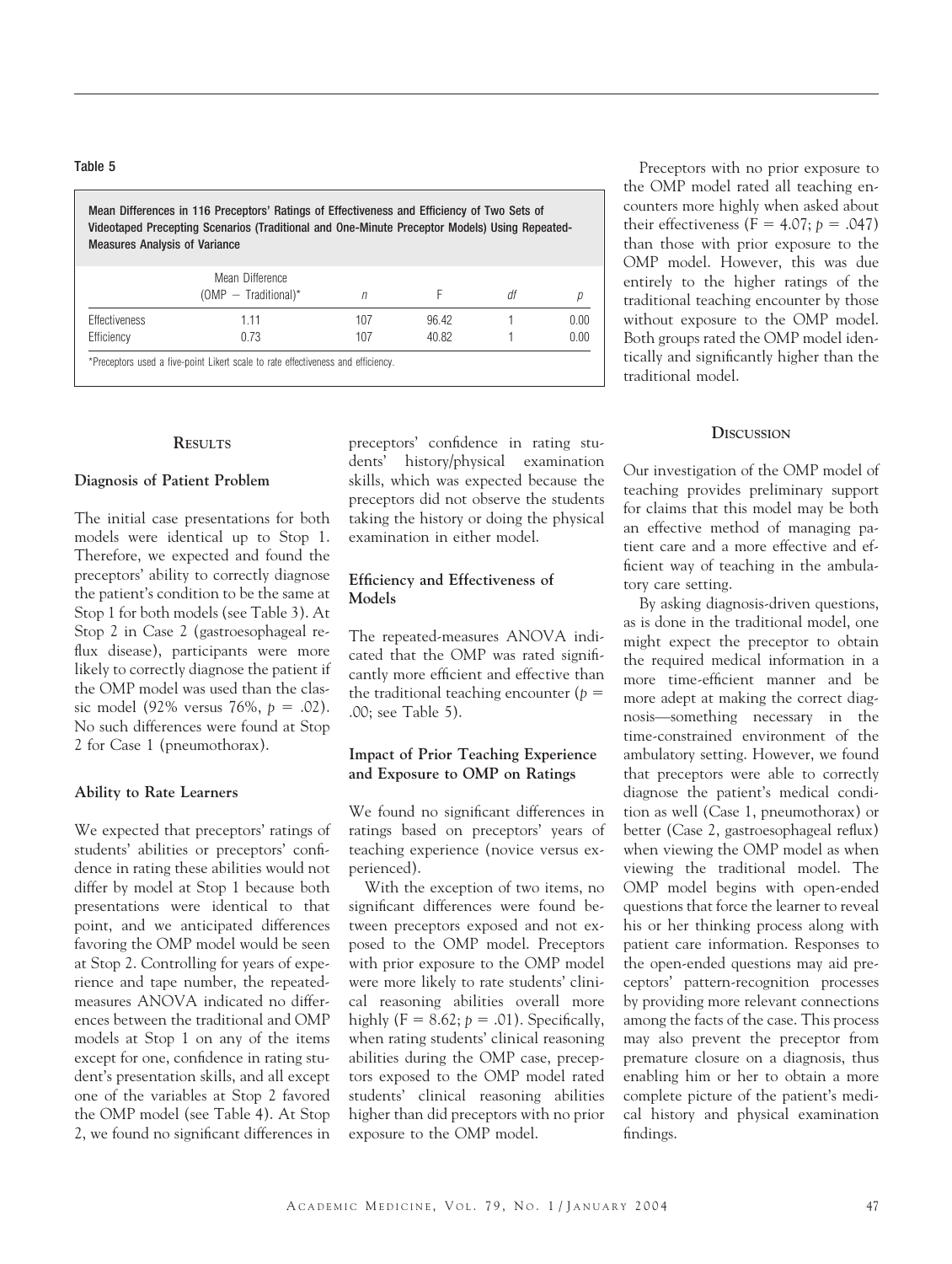The variability in our findings by case is likely due to differences in the two cases presented. Although the cases were tightly scripted, there is no question that in the outpatient setting, gastroesophageal reflux is likely to be an easier diagnosis to make than is pneumothorax. Gastroesophageal reflux is more common and presents with more characteristic findings than does pneumothorax, which can be a difficult diagnosis to make by history and physical examination alone. In accord with this reality, the students' differential diagnoses were scripted to include gastroesophageal reflux in the first case but not pneumothorax in the second.

We also found that preceptors viewing the OMP model rated students' abilities and their own confidence in rating students' abilities more highly than when viewing the traditional model. The ability to accurately assess learner abilities is determined in part by experience working with learners of similar levels and with similar cases over time.<sup>18</sup> The OMP may be rated superiorly because, although fewer questions are used than with the traditional model, the questions elicit the students' deeper thinking rather than the more superficial information spontaneously in the traditional model. Because the organization of knowledge in memory determines clinical reasoning ability, $19$  the OMP may help make the students' knowledge and reasoning visible for analysis and instruction.

The traditional model is thought to be the most commonly used model of teaching in the ambulatory setting, presumably because of its time efficiency. However, the preceptors viewing both the traditional and OMP teaching models in our study rated the OMP to be both a more efficient and also a more effective teaching method in the ambulatory setting. The former is a particularly interesting finding because both models were of equal duration in our study. We believe that preceptors rated the OMP model as more efficient be-

cause it provided them with more information in the same amount of time. Not only did they receive the necessary patient-care information, but they were also able to assess the student's abilities and knowledge to a greater extent than with the traditional model. The OMP was, therefore, rated as not only more efficient but also more effective.

Our study has a number of limitations. Although we randomly stratified case order and model order, we were not able to use a true randomized-controlled design of preceptors. We attempted to limit this bias with a rigorous experimental design and attention to controlling for known and likely confounders during data analysis. Many of the preceptors in our study were participants in faculty-development programs. As such, they may have been more likely to be exposed to and recognize OMP than would other preceptors. However, only seven percent of the study's participants were able to recall any of the five steps in the model, and none could recall all five steps. Furthermore, analysis of the data by self-reported exposure to the OMP model resulted in no significant differences in the overall outcomes of our study. Importantly, we did not attempt to assess whether these findings derived from observations can be replicated in actual patient-care settings or with actual medical students and, therefore, we cannot state whether the OMP model actually leads to better educational outcomes. Finally, we did not attempt to assess if these findings can be replicated with more advanced learners such as residents. These latter two issues are important areas of future research.

Our study also has several important strengths. It is the first study to use an experimental design to assess the effectiveness of the OMP and to do so using the ambulatory setting. In addition, the relatively large sample size, using preceptors from multiple specialties and institutions, enhances the quality and generalizability of this study.

#### **CONCLUSIONS**

Preceptors viewing videotaped, scripted teaching encounters were as likely or more likely to correctly diagnose patients' medical problems and felt more confident in assessing students' abilities when viewing the OMP than when viewing the traditional model of teaching in the ambulatory care setting. Further, preceptors rated the OMP as both a more effective and efficient teaching method than the traditional precepting model.

We gratefully acknowledge the assistance of our distinguished colleagues who helped with data collection: Craig Gjerde, PhD, University of Wisconsin; Janet Hafler, EdD, Harvard Medical School; Maurice Hitchcock, PhD, University of Southern California; Bill Hendricson, MS, MA, University of Texas Health Science Center at San Antonio; Deborah Simpson, PhD, Medical College of Wisconsin; Nancy Stevens, MD, University of Washington; Frank Stritter, PhD, University of North Carolina. Research was supported in part by Health Resources and Services Administraton (HRSA) Faculty Development Grant D08 PE50109.

#### **REFERENCES**

- 1. Lesky LG, Hershman WY. Practical approaches to a major educational challenge. Training students in the ambulatory setting. Arch Intern Med. 1995;155:897–904.
- 2. Usatine RP, Nguyen K, Randall J, Irby DM. Four exemplary preceptors' strategies for efficient teaching in managed care settings. Acad Med. 1997;72:766–9.
- 3. Vinson DC, Paden C, Devera-Sales A. Impact of medical student teaching on family physicians' use of time [see comments]. J Fam Pract. 1996;42:243–9.
- 4. Irby D. Teaching and learning in ambulatory care settings: a thematic review of the literature. Acad Med. 1995;70:898–931.
- 5. Knudson MP, Lawler FH, Sqeig SC, Moreno CA, Hosokawa MC, Black RL. Analysis of resident and attending physician interactions in family medicine. J Fam Pract. 1989;28:705–9.
- 6. Irby DM, Ramsey P, Gillmore J, Schaad D. Characteristics of effective clinical teachers of ambulatory care medicine. Acad Med. 1991;66:54–5.
- 7. Loftus TH, McLeod PJ, Snell LS. Faculty perceptions of effective ambulatory care teaching. J Gen Intern Med. 1993;8:575–7.
- 8. O'Malley PG, Kroenke K, Ritter J, Dy N, Pangaro L. What learners and teachers value most in ambulatory educational encounters: a